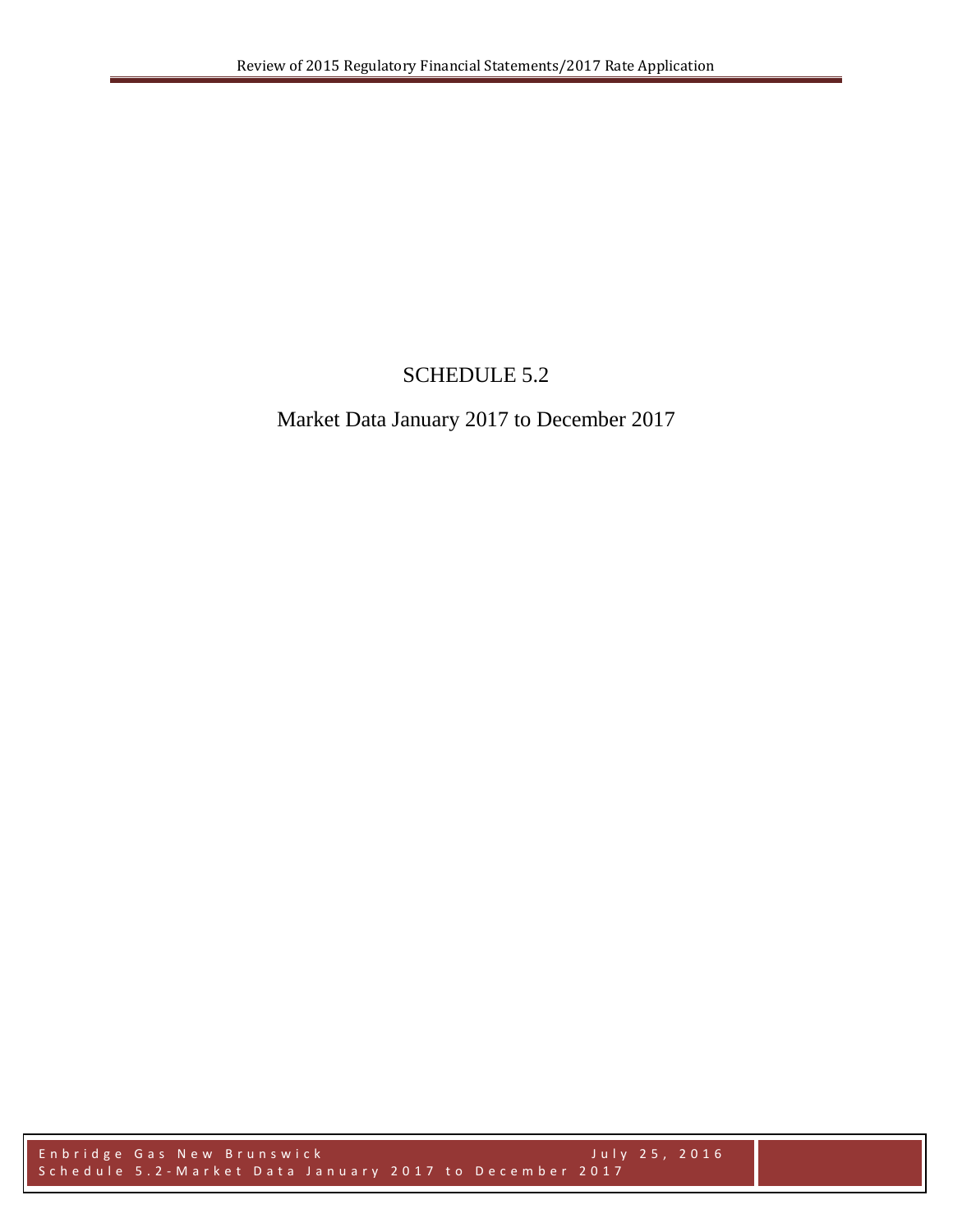| 1              | <b>Natural Gas</b>     |                  |                  |                  |                  |                  |                  |                  |                  |                  |                  |                  |                  |
|----------------|------------------------|------------------|------------------|------------------|------------------|------------------|------------------|------------------|------------------|------------------|------------------|------------------|------------------|
| $\overline{2}$ |                        | Jan-17           | Feb-17           | Mar-17           | Apr-17           | May-17           | <b>Jun-17</b>    | <b>Jul-17</b>    | Aug-17           | Sep-17           | Oct-17           | Nov-17           | Dec-17           |
| 3              |                        |                  |                  |                  |                  |                  |                  |                  |                  |                  |                  |                  |                  |
| 4              | 5/4/2016               | 3.1180           | 3.1100           | 3.0680           | 2.8850           | 2.8790           | 2.9090           | 2.9450           | 2.9550           | 2.9510           | 2.9800           | 3.0500           | 3.1860           |
| 5              | 5/5/2016               | 3.1190           | 3.1120           | 3.0690           | 2.8900           | 2.8850           | 2.9150           | 2.9510           | 2.9600           | 2.9560           | 2.9850           | 3.0550           | 3.1930           |
| 6              | 5/6/2016               | 3.1060           | 3.0990           | 3.0530           | 2.8720           | 2.8630           | 2.8920           | 2.9280           | 2.9370           | 2.9330           | 2.9620           | 3.0320           | 3.1690           |
| 7              | 5/9/2016               | 3.0880           | 3.0820           | 3.0350           | 2.8510           | 2.8410           | 2.8720           | 2.9080           | 2.9170           | 2.9140           | 2.9430           | 3.0130           | 3.1500           |
| 8              | 5/10/2016              | 3.0960           | 3.0890           | 3.0390           | 2.8500           | 2.8350           | 2.8650           | 2.9000           | 2.9090<br>2.9040 | 2.9050           | 2.9330<br>2.9300 | 3.0030           | 3.1390           |
| 9              | 5/11/2016              | 3.1000<br>3.0850 | 3.0920<br>3.0760 | 3.0400<br>3.0240 | 2.8460<br>2.8290 | 2.8300<br>2.8150 | 2.8610<br>2.8460 | 2.8960<br>2.8820 | 2.8920           | 2.9010<br>2.8880 | 2.9160           | 3.0010<br>2.9870 | 3.1370<br>3.1230 |
| 10<br>11       | 5/12/2016<br>5/13/2016 | 3.0430           | 3.0360           | 2.9900           | 2.8010           | 2.7910           | 2.8210           | 2.8570           | 2.8670           | 2.8630           | 2.8910           | 2.9640           | 3.1010           |
| 12             | 5/16/2016              | 3.0080           | 3.0010           | 2.9560           | 2.7710           | 2.7640           | 2.7950           | 2.8320           | 2.8430           | 2.8400           | 2.8680           | 2.9410           | 3.0810           |
| 13             | 5/17/2016              | 2.9870           | 2.9800           | 2.9370           | 2.7500           | 2.7430           | 2.7730           | 2.8100           | 2.8210           | 2.8180           | 2.8460           | 2.9210           | 3.0620           |
| 14             | 5/18/2016              | 2.9440           | 2.9370           | 2.8970           | 2.7150           | 2.7100           | 2.7410           | 2.7780           | 2.7900           | 2.7870           | 2.8150           | 2.8890           | 3.0300           |
| 15             | 5/19/2016              | 3.0120           | 3.0040           | 2.9600           | 2.7650           | 2.7520           | 2.7810           | 2.8180           | 2.8290           | 2.8250           | 2.8520           | 2.9260           | 3.0660           |
| 16             | 5/20/2016              | 3.0330           | 3.0240           | 2.9780           | 2.7760           | 2.7630           | 2.7930           | 2.8290           | 2.8400           | 2.8350           | 2.8610           | 2.9340           | 3.0720           |
| 17             | 5/23/2016              | 3.0320           | 3.0260           | 2.9840           | 2.7870           | 2.7780           | 2.8080           | 2.8440           | 2.8550           | 2.8500           | 2.8760           | 2.9500           | 3.0880           |
| 18             | 5/24/2016              | 3.0140           | 3.0090           | 2.9700           | 2.7840           | 2.7800           | 2.8160           | 2.8560           | 2.8680           | 2.8630           | 2.8890           | 2.9640           | 3.1040           |
| 19             | 5/25/2016              | 3.0770           | 3.0720           | 3.0320           | 2.8420           | 2.8340           | 2.8700           | 2.9110           | 2.9230           | 2.9180           | 2.9440           | 3.0210           | 3.1620           |
| 20             | 5/26/2016              | 3.0910           | 3.0890           | 3.0480           | 2.8580           | 2.8510           | 2.8890           | 2.9320           | 2.9440           | 2.9380           | 2.9610           | 3.0410           | 3.1850           |
| 21             | 5/27/2016              | 3.0970           | 3.0920           | 3.0520           | 2.8610           | 2.8550           | 2.8960           | 2.9410           | 2.9530           | 2.9470           | 2.9700           | 3.0510           | 3.1950           |
| 22             | 5/30/2016              | 3.0970           | 3.0920           | 3.0520           | 2.8610           | 2.8550           | 2.8960           | 2.9410           | 2.9530           | 2.9470           | 2.9700           | 3.0510           | 3.1950           |
| 23             | 5/31/2016              | 3.1260           | 3.1210           | 3.0790           | 2.8770           | 2.8660           | 2.9040           | 2.9470           | 2.9590           | 2.9520           | 2.9750           | 3.0570           | 3.2010           |
| 24             | 6/1/2016               | 3.1310           | 3.1250           | 3.0810           | 2.8710           | 2.8570           | 2.8920           | 2.9340           | 2.9450           | 2.9380           | 2.9630           | 3.0450           | 3.1910           |
| 25             | 6/2/2016               | 3.1600           | 3.1530           | 3.1060           | 2.8900           | 2.8750           | 2.9090           | 2.9500           | 2.9600           | 2.9520           | 2.9770           | 3.0610           | 3.2080           |
| 26             | 6/3/2016               | 3.1520           | 3.1460           | 3.1010           | 2.8860           | 2.8720           | 2.9050           | 2.9450           | 2.9560           | 2.9480           | 2.9750           | 3.0570           | 3.2060           |
| 27             | 6/6/2016               | 3.1730           | 3.1650           | 3.1170           | 2.9000           | 2.8830           | 2.9140           | 2.9530           | 2.9620           | 2.9540           | 2.9810           | 3.0610           | 3.2090           |
| 28             | 6/7/2016               | 3.2350           | 3.2280           | 3.1840           | 2.9500           | 2.9350           | 2.9630           | 2.9990           | 3.0060           | 2.9980           | 3.0240           | 3.0940           | 3.2400           |
| 29             | 6/8/2016               | 3.2430           | 3.2360           | 3.1930           | 2.9520           | 2.9360           | 2.9640           | 3.0010           | 3.0090           | 3.0010           | 3.0280           | 3.0970           | 3.2410           |
| 30             | 6/9/2016               | 3.3530           | 3.3400           | 3.2910           | 3.0080           | 2.9690           | 2.9900           | 3.0250           | 3.0320           | 3.0220           | 3.0500           | 3.1110           | 3.2570           |
| 31<br>32       | 6/10/2016<br>6/13/2016 | 3.3120<br>3.3100 | 3.3040<br>3.3030 | 3.2620<br>3.2620 | 2.9840<br>2.9870 | 2.9550<br>2.9570 | 2.9770<br>2.9780 | 3.0110<br>3.0120 | 3.0160<br>3.0170 | 3.0020<br>2.9980 | 3.0300<br>3.0230 | 3.0900<br>3.0820 | 3.2360<br>3.2290 |
| 33             | 6/14/2016              | 3.2680           | 3.2610           | 3.2190           | 2.9640           | 2.9350           | 2.9610           | 2.9970           | 3.0030           | 2.9800           | 3.0030           | 3.0610           | 3.2040           |
| 34             | 6/15/2016              | 3.2380           | 3.2290           | 3.1870           | 2.9360           | 2.9100           | 2.9400           | 2.9770           | 2.9840           | 2.9580           | 2.9740           | 3.0310           | 3.1710           |
| 35             | 6/16/2016              | 3.2310           | 3.2220           | 3.1790           | 2.9340           | 2.9110           | 2.9420           | 2.9800           | 2.9870           | 2.9610           | 2.9790           | 3.0350           | 3.1710           |
| 36             | 6/17/2016              | 3.2620           | 3.2520           | 3.2060           | 2.9510           | 2.9220           | 2.9480           | 2.9860           | 2.9930           | 2.9700           | 2.9880           | 3.0430           | 3.1790           |
| 37             | 6/20/2016              | 3.3310           | 3.3190           | 3.2700           | 2.9970           | 2.9660           | 2.9920           | 3.0290           | 3.0360           | 3.0100           | 3.0270           | 3.0810           | 3.2160           |
| 38             | 6/21/2016              | 3.3530           | 3.3390           | 3.2860           | 3.0070           | 2.9740           | 2.9970           | 3.0320           | 3.0400           | 3.0150           | 3.0330           | 3.0840           | 3.2190           |
| 39             | 6/22/2016              | 3.3110           | 3.3020           | 3.2530           | 2.9810           | 2.9530           | 2.9790           | 3.0140           | 3.0220           | 3.0000           | 3.0220           | 3.0760           | 3.2100           |
| 40             | 6/23/2016              | 3.3350           | 3.3210           | 3.2700           | 2.9950           | 2.9660           | 2.9910           | 3.0250           | 3.0320           | 3.0090           | 3.0300           | 3.0810           | 3.2140           |
| 41             | 6/24/2016              | 3.3090           | 3.2980           | 3.2500           | 2.9830           | 2.9540           | 2.9840           | 3.0190           | 3.0270           | 3.0050           | 3.0260           | 3.0780           | 3.2120           |
| 42             | 6/27/2016              | 3.3260           | 3.3140           | 3.2630           | 2.9830           | 2.9500           | 2.9790           | 3.0110           | 3.0180           | 2.9960           | 3.0180           | 3.0700           | 3.2050           |
| 43             | 6/28/2016              | 3.4260           | 3.4090           | 3.3510           | 3.0480           | 3.0050           | 3.0290           | 3.0560           | 3.0630           | 3.0410           | 3.0630           | 3.1140           | 3.2470           |
| 44             | 6/29/2016              | 3.4090           | 3.3940           | 3.3340           | 3.0300           | 2.9890           | 3.0140           | 3.0420           | 3.0500           | 3.0300           | 3.0540           | 3.1050           | 3.2430           |
| 45             | 6/30/2016              | 3.4460           | 3.4290           | 3.3680           | 3.0700           | 3.0290           | 3.0550           | 3.0840           | 3.0920           | 3.0730           | 3.0980           | 3.1460           | 3.2790           |
| 46             |                        |                  |                  |                  |                  |                  |                  |                  |                  |                  |                  |                  |                  |
| 47             | AVERAGE                | 3.1806           | 3.1722           | 3.1261           | 2.8995           | 2.8808           | 2.9106           | 2.9473           | 2.9564           | 2.9450           | 2.9698           | 3.0370           | 3.1768           |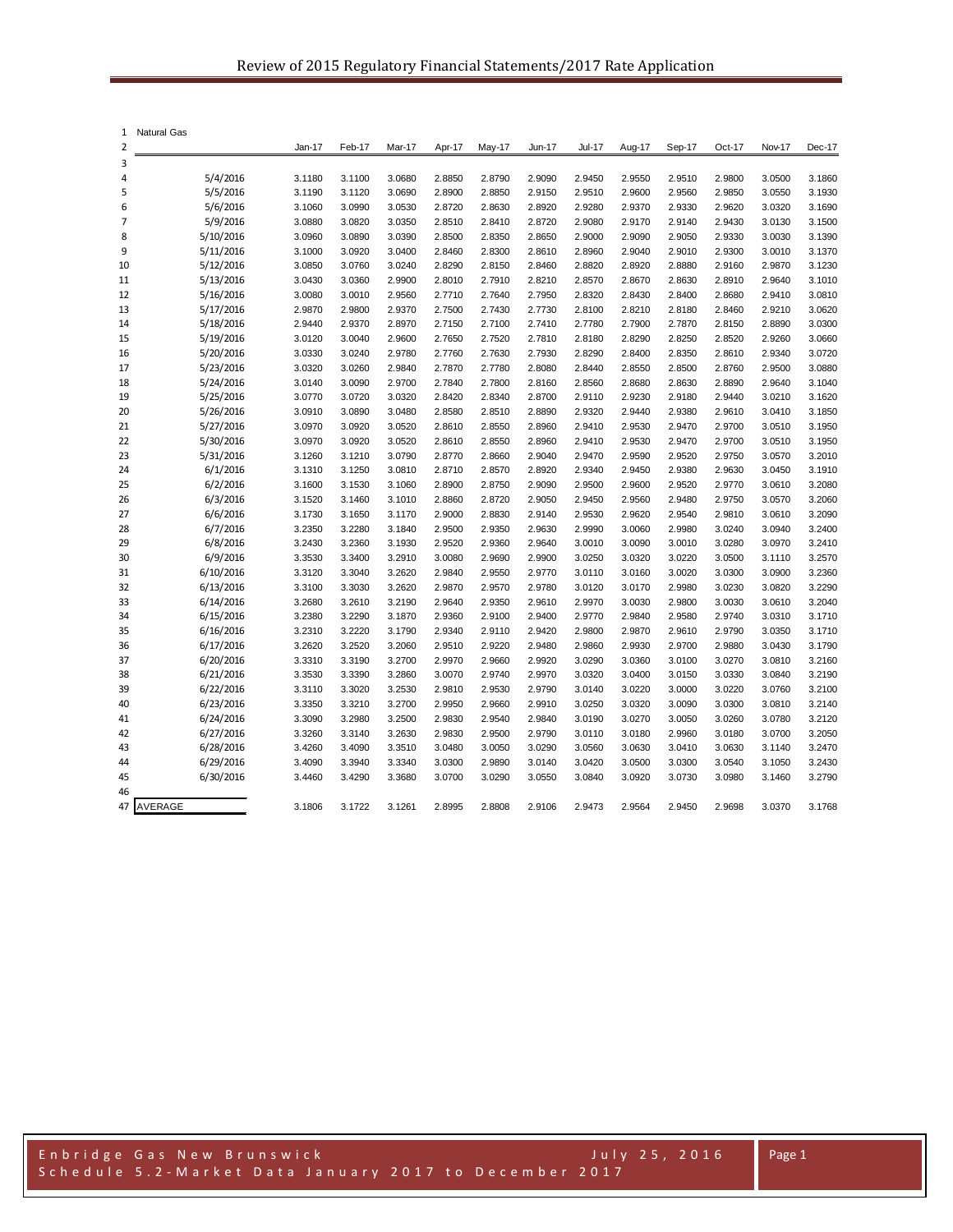| 1              | No.2 Heating Oil Pricing |                  |                  |                  |                  |                  |                  |                  |                  |                  |                  |                  |                  |
|----------------|--------------------------|------------------|------------------|------------------|------------------|------------------|------------------|------------------|------------------|------------------|------------------|------------------|------------------|
| $\overline{2}$ |                          | Jan-17           | Feb-17           | Mar-17           | Apr-17           | May-17           | Jun-17           | <b>Jul-17</b>    | Aug-17           | Sep-17           | Oct-17           | Nov-17           | Dec-17           |
| 3              |                          |                  |                  |                  |                  |                  |                  |                  |                  |                  |                  |                  |                  |
| 4              | 5/4/2016                 | 1.4392           | 1.4469           | 1.4480           | 1.4440           | 1.4482           | 1.4552           | 1.4654           | 1.4765           | 1.4885           | 1.4991           | 1.5090           | 1.5174           |
| 5              | 5/5/2016                 | 1.4420           | 1.4503           | 1.4521           | 1.4490           | 1.4536           | 1.4610           | 1.4716           | 1.4829           | 1.4951           | 1.5058           | 1.5159           | 1.5245           |
| 6              | 5/6/2016                 | 1.4489           | 1.4572           | 1.4591           | 1.4562           | 1.4609           | 1.4686           | 1.4792           | 1.4906           | 1.5030           | 1.5140           | 1.5243           | 1.5332           |
| 7              | 5/9/2016                 | 1.4028           | 1.4122           | 1.4150           | 1.4130           | 1.4185           | 1.4270           | 1.4380           | 1.4498           | 1.4625           | 1.4738           | 1.4843           | 1.4934           |
| 8              | 5/10/2016                | 1.4529           | 1.4622           | 1.4646           | 1.4622           | 1.4674           | 1.4755           | 1.4859           | 1.4970           | 1.5091           | 1.5198           | 1.5298           | 1.5383           |
| 9              | 5/11/2016                | 1.5041           | 1.5121           | 1.5133           | 1.5096           | 1.5138           | 1.5210           | 1.5308           | 1.5413           | 1.5527           | 1.5628           | 1.5723           | 1.5802           |
| 10             | 5/12/2016                | 1.5042           | 1.5124           | 1.5138           | 1.5102           | 1.5141           | 1.5210           | 1.5304           | 1.5404           | 1.5515           | 1.5611           | 1.5703           | 1.5779           |
| 11             | 5/13/2016                | 1.5028           | 1.5101           | 1.5104           | 1.5056           | 1.5081           | 1.5138           | 1.5226           | 1.5319           | 1.5423           | 1.5514           | 1.5601           | 1.5674           |
| 12             | 5/16/2016                | 1.5296<br>1.5421 | 1.5362           | 1.5358           | 1.5305           | 1.5322           | 1.5370           | 1.5451           | 1.5538           | 1.5638           | 1.5725           | 1.5809           | 1.5880           |
| 13             | 5/17/2016                |                  | 1.5476           | 1.5465           | 1.5406<br>1.5483 | 1.5423<br>1.5499 | 1.5474           | 1.5556           | 1.5644           | 1.5745           | 1.5833           | 1.5919<br>1.5983 | 1.5990<br>1.6052 |
| 14<br>15       | 5/18/2016<br>5/19/2016   | 1.5518<br>1.5466 | 1.5567<br>1.5511 | 1.5549<br>1.5491 | 1.5424           | 1.5441           | 1.5549<br>1.5492 | 1.5627<br>1.5571 | 1.5714<br>1.5659 | 1.5812<br>1.5758 | 1.5899<br>1.5846 | 1.5931           | 1.5999           |
| 16             | 5/20/2016                | 1.5489           | 1.5531           | 1.5505           | 1.5432           | 1.5443           | 1.5489           | 1.5564           | 1.5647           | 1.5742           | 1.5827           | 1.5909           | 1.5973           |
| 17             | 5/23/2016                | 1.5464           | 1.5511           | 1.5492           | 1.5425           | 1.5438           | 1.5485           | 1.5560           | 1.5643           | 1.5738           | 1.5823           | 1.5905           | 1.5969           |
| 18             | 5/24/2016                | 1.5539           | 1.5582           | 1.5560           | 1.5488           | 1.5499           | 1.5544           | 1.5615           | 1.5696           | 1.5788           | 1.5873           | 1.5955           | 1.6020           |
| 19             | 5/25/2016                | 1.5793           | 1.5833           | 1.5807           | 1.5732           | 1.5743           | 1.5787           | 1.5857           | 1.5936           | 1.6026           | 1.6109           | 1.6189           | 1.6252           |
| 20             | 5/26/2016                | 1.5729           | 1.5775           | 1.5756           | 1.5686           | 1.5698           | 1.5743           | 1.5816           | 1.5898           | 1.5988           | 1.6070           | 1.6152           | 1.6215           |
| 21             | 5/27/2016                | 1.5712           | 1.5760           | 1.5742           | 1.5670           | 1.5679           | 1.5722           | 1.5793           | 1.5874           | 1.5965           | 1.6049           | 1.6133           | 1.6199           |
| 22             | 5/30/2016                | 1.5712           | 1.5760           | 1.5742           | 1.5670           | 1.5679           | 1.5722           | 1.5793           | 1.5874           | 1.5965           | 1.6049           | 1.6133           | 1.6199           |
| 23             | 5/31/2016                | 1.5684           | 1.5733           | 1.5716           | 1.5646           | 1.5657           | 1.5702           | 1.5774           | 1.5855           | 1.5947           | 1.6032           | 1.6116           | 1.6182           |
| 24             | 6/1/2016                 | 1.5687           | 1.5736           | 1.5721           | 1.5652           | 1.5663           | 1.5709           | 1.5784           | 1.5866           | 1.5959           | 1.6044           | 1.6128           | 1.6195           |
| 25             | 6/2/2016                 | 1.5751           | 1.5800           | 1.5780           | 1.5705           | 1.5711           | 1.5753           | 1.5823           | 1.5902           | 1.5993           | 1.6076           | 1.6159           | 1.6225           |
| 26             | 6/3/2016                 | 1.5586           | 1.5639           | 1.5624           | 1.5550           | 1.5553           | 1.5591           | 1.5659           | 1.5736           | 1.5827           | 1.5912           | 1.5997           | 1.6065           |
| 27             | 6/6/2016                 | 1.5767           | 1.5824           | 1.5813           | 1.5741           | 1.5745           | 1.5784           | 1.5853           | 1.5931           | 1.6022           | 1.6107           | 1.6192           | 1.6260           |
| 28             | 6/7/2016                 | 1.6083           | 1.6145           | 1.6138           | 1.6064           | 1.6056           | 1.6079           | 1.6137           | 1.6209           | 1.6293           | 1.6374           | 1.6455           | 1.6520           |
| 29             | 6/8/2016                 | 1.6327           | 1.6392           | 1.6391           | 1.6317           | 1.6297           | 1.6312           | 1.6364           | 1.6432           | 1.6513           | 1.6592           | 1.6672           | 1.6735           |
| 30             | 6/9/2016                 | 1.6196           | 1.6271           | 1.6279           | 1.6208           | 1.6178           | 1.6182           | 1.6231           | 1.6299           | 1.6381           | 1.6463           | 1.6547           | 1.6615           |
| 31             | 6/10/2016                | 1.5869           | 1.5953           | 1.5972           | 1.5900           | 1.5868           | 1.5871           | 1.5920           | 1.5991           | 1.6079           | 1.6168           | 1.6259           | 1.6334           |
| 32             | 6/13/2016                | 1.5876           | 1.5966           | 1.5989           | 1.5921           | 1.5884           | 1.5880           | 1.5925           | 1.5994           | 1.6082           | 1.6171           | 1.6261           | 1.6335           |
| 33             | 6/14/2016                | 1.5751           | 1.5836           | 1.5856           | 1.5786           | 1.5747           | 1.5740           | 1.5784           | 1.5853           | 1.5942           | 1.6034           | 1.6127           | 1.6206           |
| 34             | 6/15/2016                | 1.5537           | 1.5627           | 1.5653           | 1.5592           | 1.5560           | 1.5557           | 1.5604           | 1.5675           | 1.5766           | 1.5860           | 1.5954           | 1.6032           |
| 35             | 6/16/2016                | 1.5044           | 1.5143           | 1.5181           | 1.5133           | 1.5114           | 1.5124           | 1.5181           | 1.5260           | 1.5358           | 1.5454           | 1.5548           | 1.5625           |
| 36             | 6/17/2016                | 1.5591           | 1.5687           | 1.5720           | 1.5667           | 1.5642           | 1.5645           | 1.5698           | 1.5769           | 1.5858           | 1.5945           | 1.6032           | 1.6104           |
| 37             | 6/20/2016                | 1.6012           | 1.6101           | 1.6129           | 1.6070           | 1.6038           | 1.6035           | 1.6083           | 1.6147           | 1.6227           | 1.6304           | 1.6381           | 1.6443           |
| 38             | 6/21/2016                | 1.5963           | 1.6053           | 1.6084           | 1.6029           | 1.6004           | 1.6008           | 1.6061           | 1.6129           | 1.6213           | 1.6293           | 1.6373           | 1.6438           |
| 39             | 6/22/2016                | 1.5883           | 1.5974           | 1.6006           | 1.5955           | 1.5933           | 1.5940           | 1.5994           | 1.6063           | 1.6148           | 1.6230           | 1.6312           | 1.6378           |
| 40             | 6/23/2016                | 1.6087           | 1.6181           | 1.6216           | 1.6165           | 1.6141           | 1.6145           | 1.6198           | 1.6266           | 1.6353           | 1.6434           | 1.6515           | 1.6581           |
| 41<br>42       | 6/24/2016<br>6/27/2016   | 1.5490<br>1.5198 | 1.5590<br>1.5300 | 1.5631<br>1.5344 | 1.5585<br>1.5304 | 1.5571<br>1.5299 | 1.5586<br>1.5323 | 1.5646           | 1.5719<br>1.5471 | 1.5813<br>1.5571 | 1.5900<br>1.5665 | 1.5984<br>1.5753 | 1.6053<br>1.5826 |
| 43             | 6/28/2016                | 1.5611           | 1.5713           | 1.5757           | 1.5718           | 1.5717           | 1.5744           | 1.5392<br>1.5816 | 1.5898           | 1.6000           | 1.6094           | 1.6181           | 1.6253           |
| 44             | 6/29/2016                | 1.6190           | 1.6287           | 1.6326           | 1.6282           | 1.6278           | 1.6303           | 1.6370           | 1.6448           | 1.6545           | 1.6637           | 1.6722           | 1.6791           |
| 45             | 6/30/2016                | 1.5738           | 1.5851           | 1.5900           | 1.5863           | 1.5864           | 1.5892           | 1.5962           | 1.6043           | 1.6141           | 1.6235           | 1.6323           | 1.6393           |
| 46             |                          |                  |                  |                  |                  |                  |                  |                  |                  |                  |                  |                  |                  |
|                | 47 AVERAGE (US\$/gal)    | 1.5501           | 1.5574           | 1.5582           | 1.5526           | 1.5529           | 1.5565           | 1.5636           | 1.5719           | 1.5815           | 1.5905           | 1.5992           | 1.6063           |